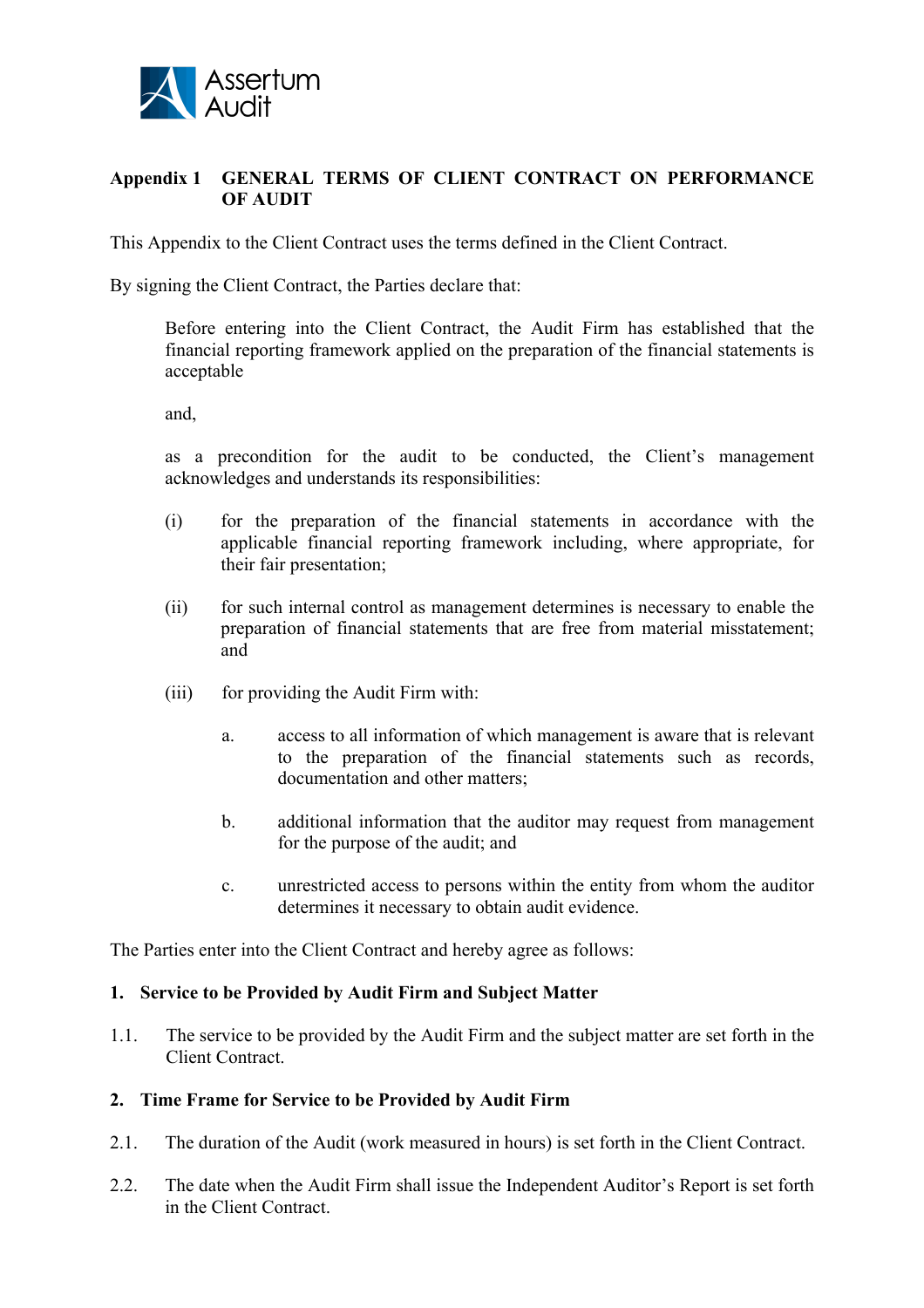- 2.3. At least 14 days before the deadline set forth in subsection 2.3. of the Client Contract the Client shall submit the Audit Firm the Financial Statements and the management report, which have been prepared and approved by the Client's management board, and at least 4 business days before the Audit Firm's agreed visits to the Client (the interim visit and the post-balance sheet date visit) the Client shall submit the Audit Firm any other documents the Audit Firm has requested from the Client for the purpose of conducting the Audit, including the documents listed in Appendix 3 to the Client Contract. If the Client delays with submitting the Financial Statements, the management report or any other documents requested by the Audit Firm for conducting the Audit, the date of issuing the Independent Auditor's Report shall be postponed and a new date shall be agreed separately between the Parties. If the Parties fail to reach agreement, the Audit Firm shall determine the date for issuing the Independent Auditor's Report unilaterally.
- 2.4. If the Audit Firm concludes that the Financial Statements submitted by the Client contain deficiencies, the Audit Firm shall submit the Client, at the latter's request, a written explanation of the deficiencies on the basis of which the Client shall change and/or supplement the Financial Statements. After that the Client shall submit the changed and/or supplemented Financial Statements, which have been approved by the management board, to the Audit Firm for issuance of the Independent Auditor's Report. The Client shall pay for the work performed under this subsection in accordance with subsection 4.3. of the Client Contract.
- 2.5. If the Audit Firm subsequently concludes that the Client's Financial Statements require further changing and/or supplementing, the Client shall be notified thereof. If the Client wishes to additionally change and/or supplement the Financial Statements, the Client shall submit the Audit Firm new, changed and/or supplemented Financial Statements. In the case of any deficiencies therein the Audit Firm shall provide the Client with a new written explanation on the basis of which the Client shall again change and/or supplement the Financial Statements. The Parties to the Client Contract may continue this procedure until they come to a mutually satisfying conclusion concerning the Financial Statements. The Client shall pay for the work performed under this subsection in accordance with subsection 4.3. of the Client Contract.
- 2.6. When subsections 2.4. and/or 2.5. of this Appendix to the Client Contract apply, the date of issuing the Independent Auditor's Report set forth in subsection 2.3. of the Client Contract shall be postponed for such a reasonable period that is necessary for preparing a written explanation, remedying deficiencies in the Financial Statements by the Client, systematic processing of all information having a bearing on the Audit, and issuing the Independent Auditor's Report
- 2.7. When carrying out the Audit agreed in the Client Contract, the Audit Firm may, at its own discretion, subcontract services to other persons. If the need for using a subcontractor is identified, the Parties shall agree who and to what extent shall bear the additional expenses of using the work of subcontractors.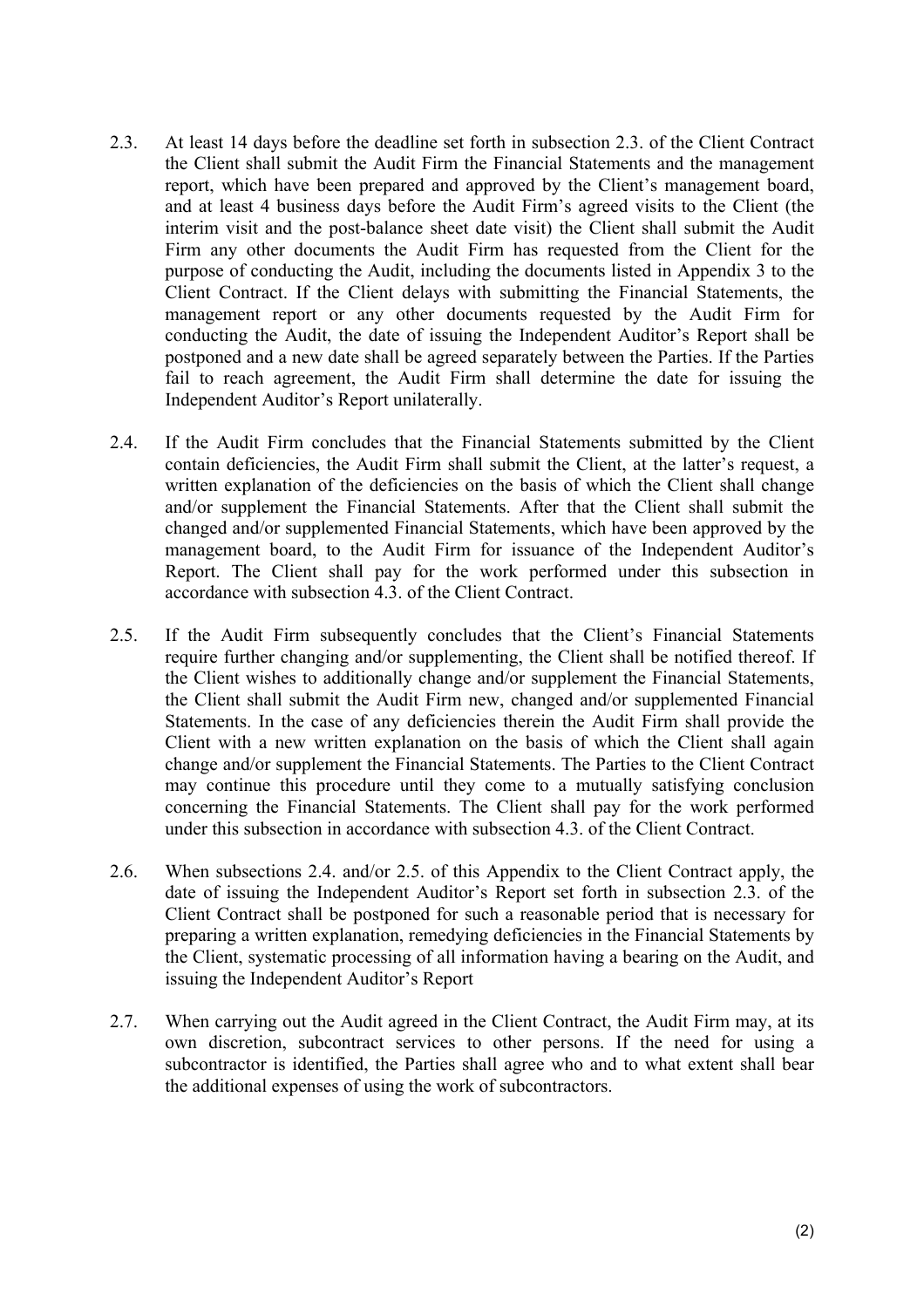# **3. Independent Auditor's Report and Signatory of Report**

3.1. The Audit Firm shall determine the content and wording of the Independent Auditor's Report and the signatory of the Independent Auditor's Report in subsections 3.1. and 3.2. of the Client Contract.

## **4. Service Fee and Settlement Procedure**

- 4.1. The Client undertakes to pay for the service provided by the Audit Firm the amount set forth in subsection 4.1. of the Client Contract.
- 4.2. The Client shall be invoiced for work performed as agreed in subsection 4.2.1. of the Client Contract.
- 4.3. The fee agreed in subsection 4.1. of the Client Contract does not include the fees charged for preparing the explanations referred to in subsection 2.4. and analysing the deficiencies referred to in subsection 2.5. of the Client Contract or the fees charged for reviewing additional versions of the Financial Statements, providing Client consultations or submitting written explanations in connection with the said deficiencies. The fees for those services shall be charged on the basis of time spent by applying an hourly rate of 50 euros/hour plus value added tax but not more than 400 euros for reviewing each version.
- 4.4. If the Client fails to observe the deadlines agreed in the Client Contract, the Client shall pay a contractual penalty of 10% of the total value of the services covered by the Client Contract.
- 4.5. The fee set forth in subsection 4.1. does not include the fee for translating the Financial Statements and/or issuing an Independent Auditor's Report on the translation. Such a fee shall be agreed separately and in advance.
- 4.6. The fee set forth in subsection 4.1. of the Client Contract shall apply on condition that there are no changes in the Client's structure and the volume of the Client's operations does not increase considerably compared to the date of signature of the Client Contract. If the volume of work planned by the Audit Firm increases in comparison with that identified in subsection 2.2. of the Client Contract, the Client shall be charged by the Audit Firm based on the time spent on such additional work by applying an hourly rate of 50 euros/hour plus value added tax of 20%.
- 4.7. An invoice shall be settled within 7 days after its date of issue. Settlement delays shall be subject to interest on arrears accruing at the rate of 0.25% per day.

## **5. Responsibilities of Audit Firm**

5.1. The Audit Firm shall plan and conduct the Audit in a manner that creates sufficient preconditions for identifying material misstatements and deficiencies in the Client's Financial Statements.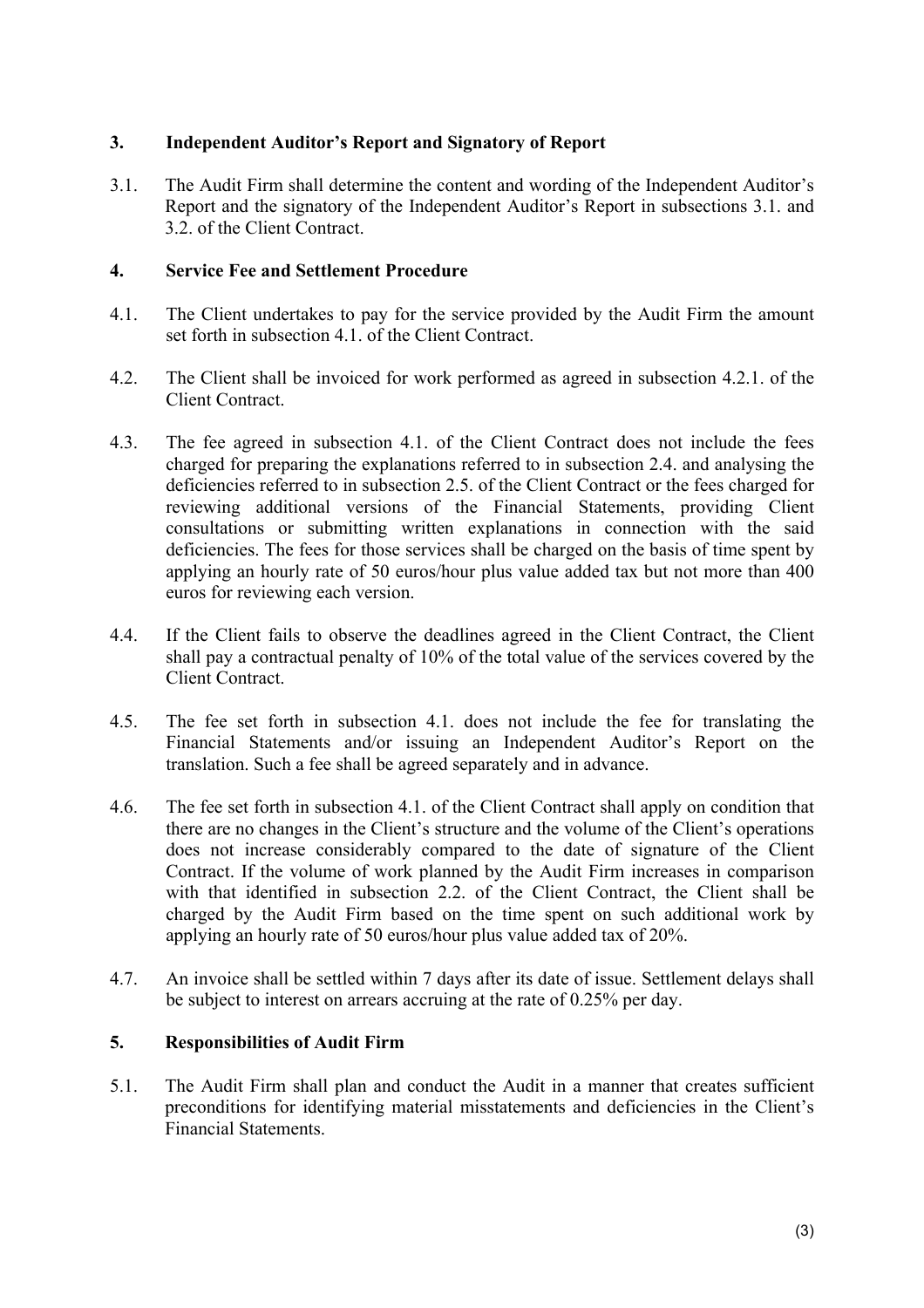- 5.2. The Audit Firm may, based on the observations made during the Audit, change the scope and emphasis of the Audit, and suggest that certain areas be paid particular attention during the Audit.
- 5.3. The Audit Firm shall examine the Client's business, accounting, documents, internal control systems, tax accounting, legislation pertaining to the Client's business, and information systems to the extent that this is, in the opinion of the Audit Firm, necessary for issuing the Independent Auditor's Report in accordance with the Auditing Standards.
- 5.4. The Audit conducted under the Client Contract does not include a more specific audit of the Client's activities, tax accounting, internal audit systems, information systems, legal compliance or performance of contracts.
- 5.5. On conducting the Audit the Audit Firm shall assess the following:
- 5.5.1. significant estimates and judgements made by the Client's management board or similar governing body, accountant and chief financial officer (hereinafter "**Client's Management**") in connection with the preparation of the Financial Statements;
- 5.5.2. whether the accounting policies used are appropriate for the Client and have been consistently applied;
- 5.5.3. whether all the information required by the Applicable Financial Reporting Framework is disclosed in the Financial Statements to the extent that in the opinion of the Audit Firm is required for issuing the Independent Auditor's Report in accordance with the Auditing Standards.
- 5.6. The Audit Firm does not guarantee that the Audit will reveal all errors and misstatements in the Client's Financial Statements, weaknesses in internal controls, tax risks, breaches of legislation and contract terms, problems and risks related to operations, financial accounting and information systems, and any other problems and risks related to the Client.
- 5.7. The Audit Firm shall present a draft Independent Auditor's Report to the Client before the final Independent Auditor's Report is signed and issued.
- 5.8. The Audit Firm shall ensure that the Independent Auditor's Report to be submitted to the annual general meeting/meeting of the Client's shareholders is prepared and signed by the signatory of the Independent Auditor's Report in accordance with the provisions of applicable legislation and the Client Contract.
- 5.9. The Audit Firm is has to observe the obligations imposed by the Money Laundering and Terrorist Financing Prevention Act, which include identifying the Client and its legal capacity, identifying and verifying the identity and the right of representation of the members of the Client's management board and the actual beneficiary.

#### **5. Responsibilities of Client**

5.1. The Client shall ensure that all its economic transactions conducted during the reporting period have been properly recorded in its accounting and the Financial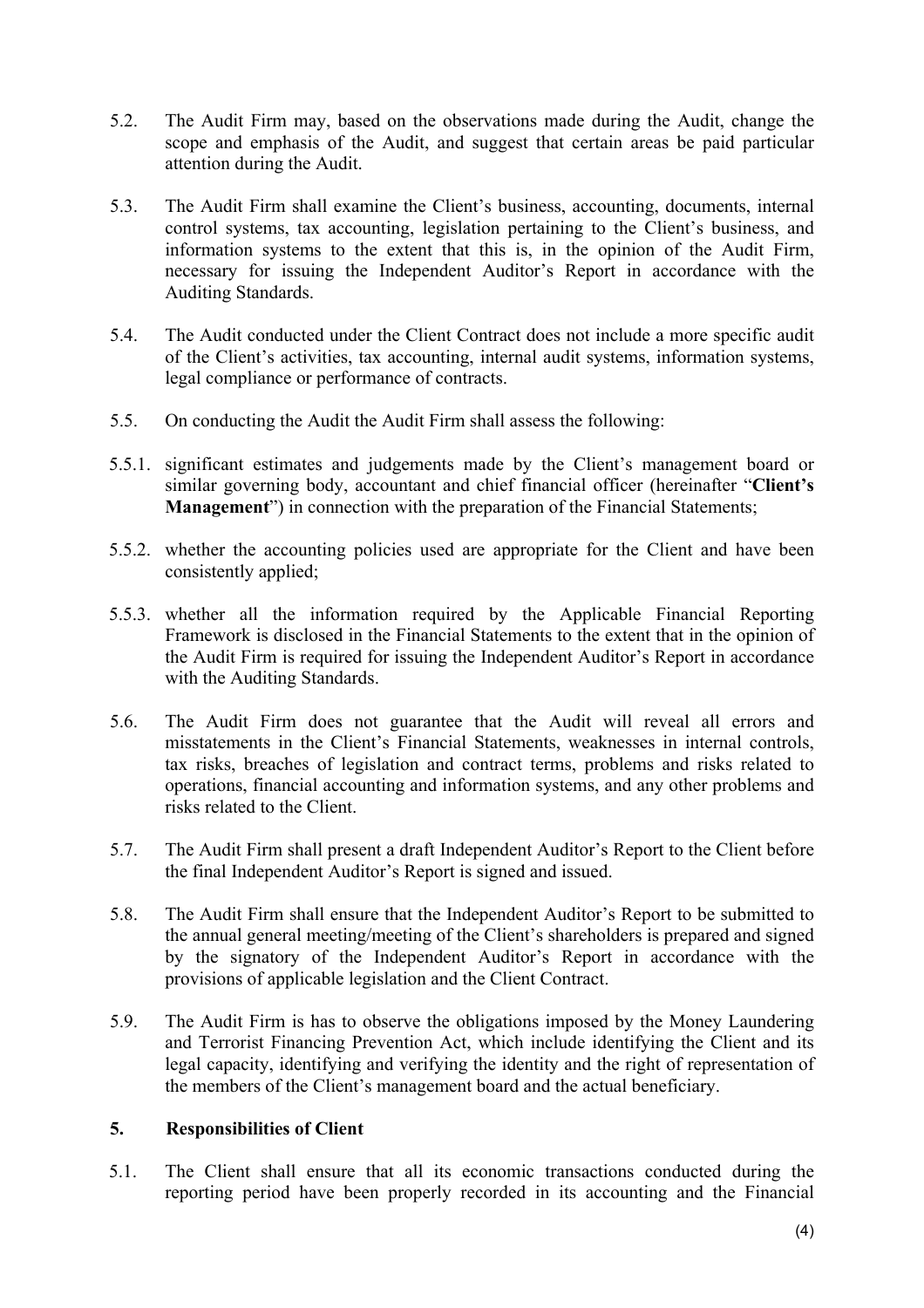Statements. The Clients' Management is responsible for making the estimates and judgements required for the preparation of the Financial Statements and making sure that appropriate accounting policies are consistently applied and all the information required by the Applicable Financial Reporting Framework is disclosed in the Financial Statements.

- 5.2. The Client is aware that the Client's Management is responsible for the Client's activities, organising and ensuring true and fair financial accounting and tax accounting, effectively functioning internal control procedures and information systems and asset safeguards, and preventing and detecting misstatements and noncompliance with laws and regulations. The Client confirms its awareness of the fact that the Audit of the Financial Statements does not relieve the Client's Management of the said responsibilities and liability for breach of the said responsibilities.
- 5.3. The Client shall prepare the information and the Financial Statements to be submitted to the Audit Firm, and shall submit these to the Audit Firm in accordance with the agreed time schedule. The Audit Firm assumes that the documentation and information submitted to it is sufficient for making the necessary conclusions. The nature and scope of the Audit depend on the Audit Firm's assessment of the Client's financial accounting and internal control procedures.
- 5.4. The Client shall provide the Audit Firm with access to the Client's accounting documents and any other relevant documents, including minutes of meetings of the management board, the supervisory board and shareholders, and shall provide relevant information and explanations. The Client shall enable the Audit Firm to communicate with those responsible for organising accounting and members of the management board and the supervisory board and any other persons from whom the Audit Firm determines it necessary to obtain evidence. The Client shall ensure that its financial partners (banks and leasing companies), legal representatives and advisers, experts, service providers, and other significant transaction partners identified by the Audit Firm will provide the Audit Firm with information in the format, to the extent and by the time requested by the Audit Firm. The Client shall also grant the Audit Firm all necessary consents and shall take all reasonable steps to ensure that the Audit Firm receives from the predecessor audit firm any information that the predecessor audit firm obtained about the Client in connection with its professional activities and which is necessary for conducting the Audit of the Client's Financial Statements.
- 5.5. The Client shall provide the Audit Firm with written representations (a representation letter) about the facts, estimates and assessments that affect the Financial Statements as well as the fact that the Client has disclosed to the Audit Firm all significant matters and information relevant to the Audit. The Audit Firm may withhold the Independent Auditor's Report until the representation letter has been obtained from the Client. An example of a representation letter, which the Audit Firm may modify as necessary in specific circumstances is provided in Appendix 2 to the Client Contract.
- 5.6. The Client shall provide the representatives of the Audit Firm with proper working conditions on the Client's premises, including access to the internet, a telephone, a copying machine and a fax machine.
- 5.7. By entering into the Client Contract, the Client acknowledges that prior to the conclusion of the Client Contract the Client's shareholders appointed the Audit Firm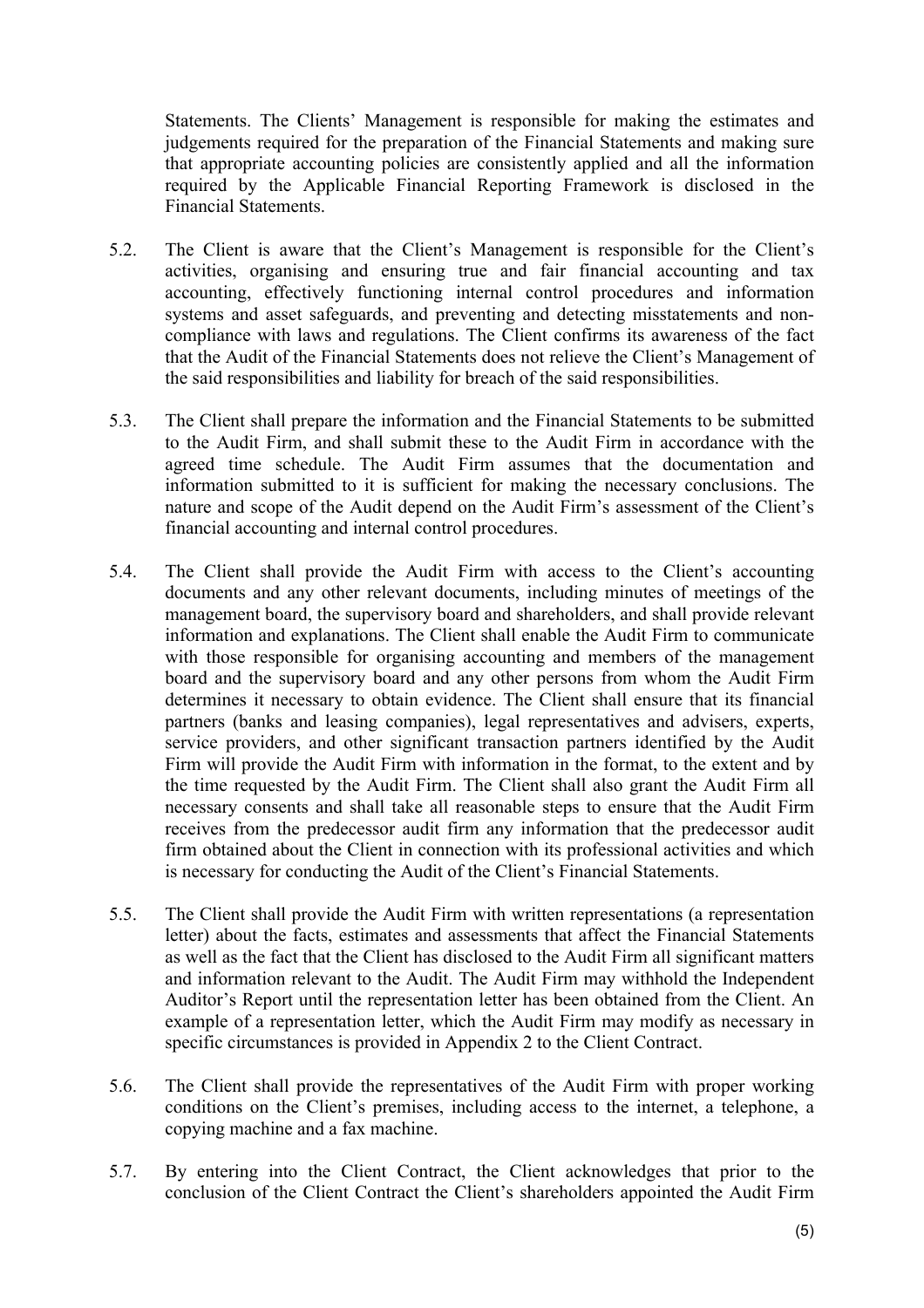to provide the service in accordance with the procedure outlined in the Commercial Code. The Client shall register the Audit Firm as the Client's auditor in the Commercial Register.

5.8. The Client shall comply with all lawful requests of the Audit Firm which result from meeting the responsibilities set forth in subsection 4.9. This includes the obligation to submit at the request of the Audit Firm any documents that are necessary for applying the diligence measures arising from the Money Laundering and Terrorist Financing Prevention Act and to provide relevant information, including information about transactions conducted and funds used by the Client, which must be consistent with the nature and scope of the Client's economic activities, as well as information about any changes in the list of actual beneficiaries.

## **6. Reports Presented to Client's Management**

6.1. When the Audit Firm determines that it is necessary, the Audit Firm will present the Client, following the performance of the Audit procedures, a written summary of the observations made during the Audit, which in the opinion of the Audit Firm require the attention of the Client's Management.

## **7. Use of Independent Auditor's Report and Other Reports**

- 7.1. The Independent Auditor's Report accompanies the Financial Statements and may not be disclosed or otherwise made available to the general public either in part or in full without the complete underlying Financial Statements.
- 7.2. Inclusion of the Independent Auditor's Report in the Client's public offering prospectus or making a reference to it in such a prospectus requires the prior written consent of the Audit Firm.
- 7.3. Any other reports presented to the Client, including any explanatory or advisory documents, may only be used for the purposes described therein.
- 7.4. The Independent Auditor's Report or any other documents the Audit Firm has presented to the Client may be reproduced or otherwise recreated (e.g. by making available on the internet) with the prior written consent of the Audit Firm only. This does not restrict disclosure of the Independent Auditor's Report via the information system of the Commercial Register.
- 7.5. The addressee of the Independent Auditor's Report is the Client. The Audit is not planned or performed to provide assurance to third parties or in connection with a specific transaction. Therefore the Audit does not cover any issues that may be potentially significant for third parties and there may be circumstances in the context of specific transactions which third parties could assess differently from the assessment made in the course of the Audit.

## **8. Management Report**

8.1. Along with the Financial Statements, the Client's management board shall submit the Audit Firm the management report. The Audit Firm will examine the management report during the Audit to verify that in all material respects the information of the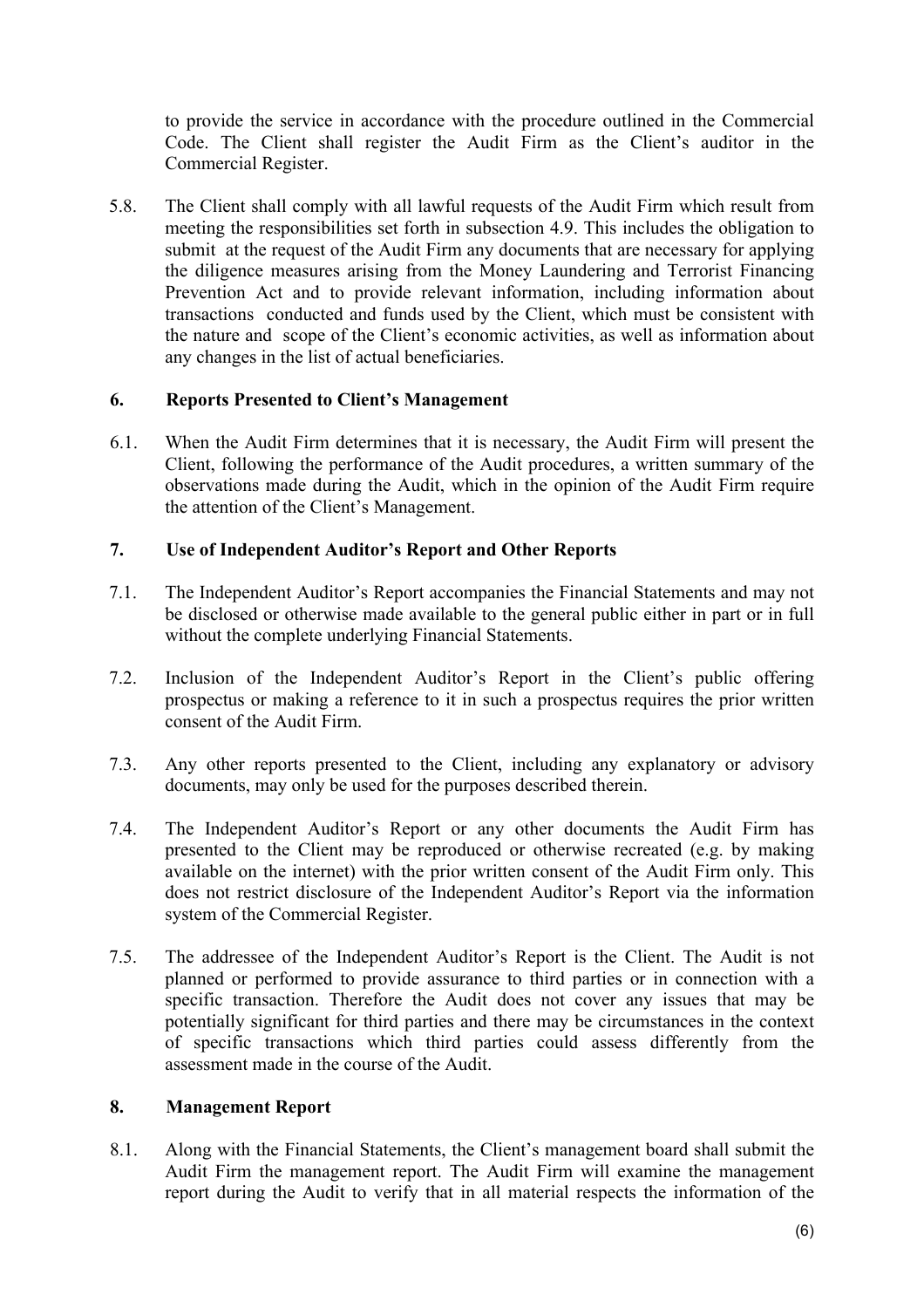management report does not contradict the information presented in the Financial Statements. However, the Audit Firm accepts no responsibility for the fairness of the management report and/or any other information added to the Financial Statements.

## **9. Electronic Communication**

9.1. During the Audit, the Parties may send each other information via electronic channels. The Parties are aware that they cannot guarantee the security of electronic data communication. A Party shall not be liable for any damage caused to the other Party if the damage results from or is connected with electronic data transmission, unless the Party caused the damage deliberately.

# **10. Ownership of Auditor's Work Papers and Use of Audit Tools**

10.1. Any work papers, including electronic ones, prepared in the course of the Audit shall be the property of the Audit Firm. The Audit Firm shall not be liable for any damage that may be suffered by the Client when the tools (checklists, control/check tables related to the Financial Statements, etc.) made available to the Client's staff during the Audit are used for purposes other than facilitating the Audit of the Financial **Statements** 

# **11. Confidentiality Requirements Applicable to Client**

11.1. The Client shall maintain the confidentiality of all auditing methods and procedures by which the outcome of the Audit was achieved. This obligation shall apply for 10 (ten) years after the Audit of the Financial Statements.

# **12. Confidentiality Requirements Applicable to Audit Firm**

- 12.1. Confidential information (hereinafter "**Confidential Information**") shall mean any information obtained by the Audit Firm in conducting the Audit, which pertains explicitly to the Client's business as well as any other information that the Client may reasonably be expected to regard as confidential.
- 12.2. The Audit Firm has no obligation to treat as confidential any information disclosed by the Client which:
- 12.2.1. the Audit Firm legitimately obtains before it is disclosed by the Client;
- 12.2.2. the Client discloses without limitation to any other natural or legal person;
- 12.2.3. the Audit Firm prepares independently without using or relying on Confidential Information;
- 12.2.4. is or will become available to the general public without breach of this confidentiality requirement, or which can be legitimately obtained by the Audit Firm from a third party.
- 12.3. The Audit Firm shall use Confidential Information solely for conducting the Audit and shall not disclose Confidential Information to a third party without the Client's prior written consent unless otherwise provided in this Client Contract or the law. Hereby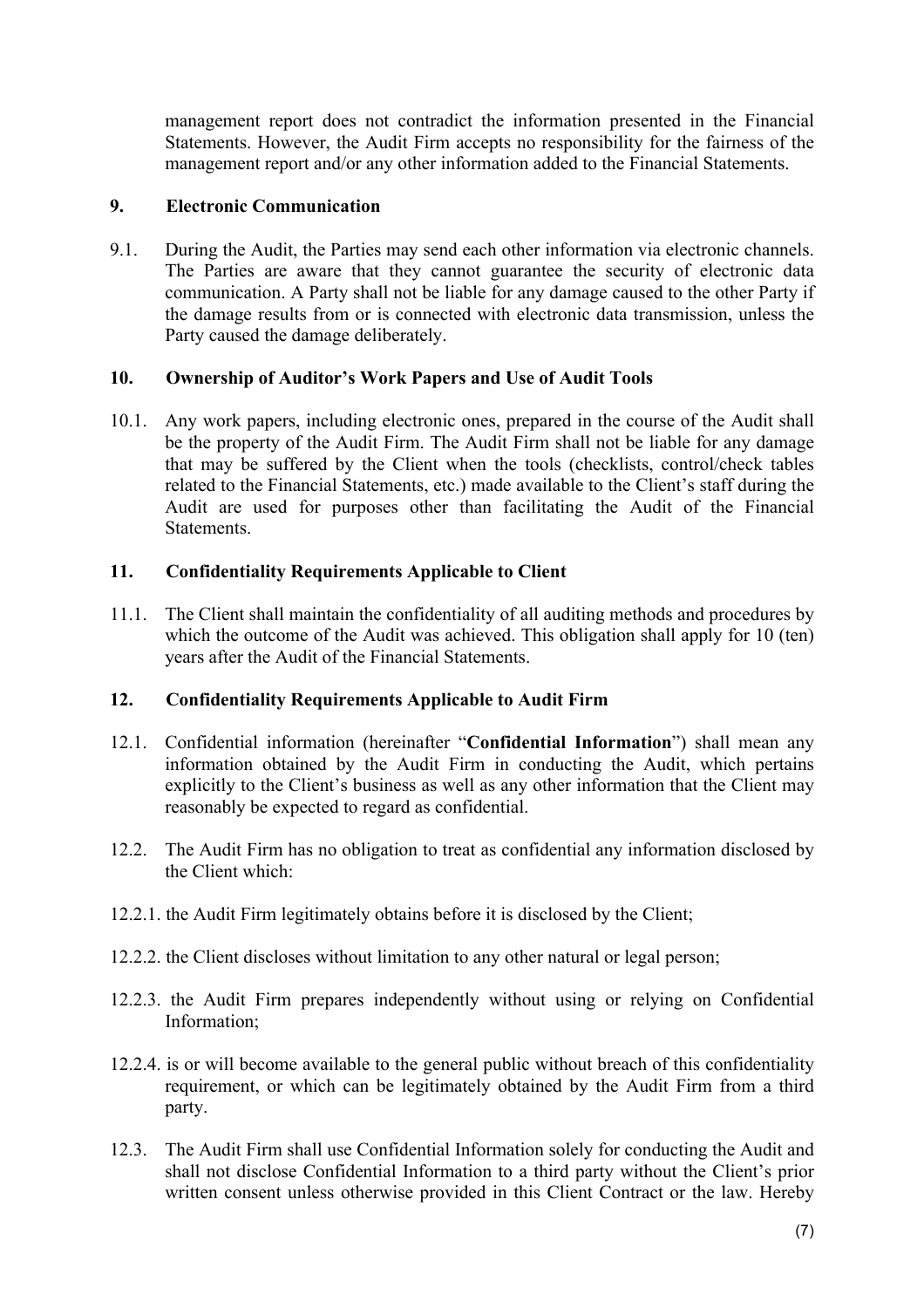the Client grants the Audit Firm the right to use Confidential Information on the terms and conditions set forth in subsection 12.4. The Audit Firm shall apply reasonable measures for maintaining the confidentiality of Confidential Information and informing its representatives and staff of the confidential nature of Confidential Information and the provisions of this Client Contract that regulate the confidentiality of information.

- 12.4. Examples of cases when Confidential Information may be disclosed:
- 12.4.1. The Audit Firm may disclose Confidential Information to its professional advisors and insurance providers in order to meet regulatory, risk mitigation and quality control requirements, provided that those persons assume the obligation to maintain the confidentiality of Confidential Information.
- 12.4.2. The Audit Firm may forward and transmit Confidential Information for other business reasons such as outsourcing of certain services (e.g. server hosting, maintenance, and support) on condition that the service provider undertakes to maintain the confidentiality of the said information and that the Audit Firm remains liable to the Client for maintaining the confidentiality of Confidential Information.

#### **13. Data Protection**

- 13.1. The Audit Firm may process (i.e. among other things collect, register, retain, use, disclose, transmit internationally) personal data only in conformity with the Personal Data Protection Act of Estonia, taking into account the representations made by the Client under this Client Contract.
- 13.2. The Client agrees that the Audit Firm may process (i.e. among other things collect, retain, disclose) the personal data, including sensitive personal data, of the Client's staff, contract partners, customers and other natural persons for the purposes and reasons provided in subsection 12.4. above.
- 13.3. Whenever the Client discloses to the Audit Firm the personal data of its staff, contract partners, customers and other natural persons, the Client confirms that it has obtained their consent for the processing of their personal data for the said purposes, unless existence of such a consent arises from the law.

#### **14. Organisation of Work**

- 14.1. On planning the Audit, the Parties agree the schedule for conducting the Audit, the list of information to be initially provided by the Client to the Audit Firm, and the deadlines for the reports to be presented by the Audit Firm.
- 14.2. When the Client breaches its obligations under the Client Contract and this causes postponement of various Audit stages and the Audit as a whole, the Audit Firm shall not be responsible for such delays or their consequences.
- 14.3. If the Client fails to settle in a timely manner any invoices submitted by the Audit Firm under the Client Contract, the Audit Firm may suspend performance of the Audit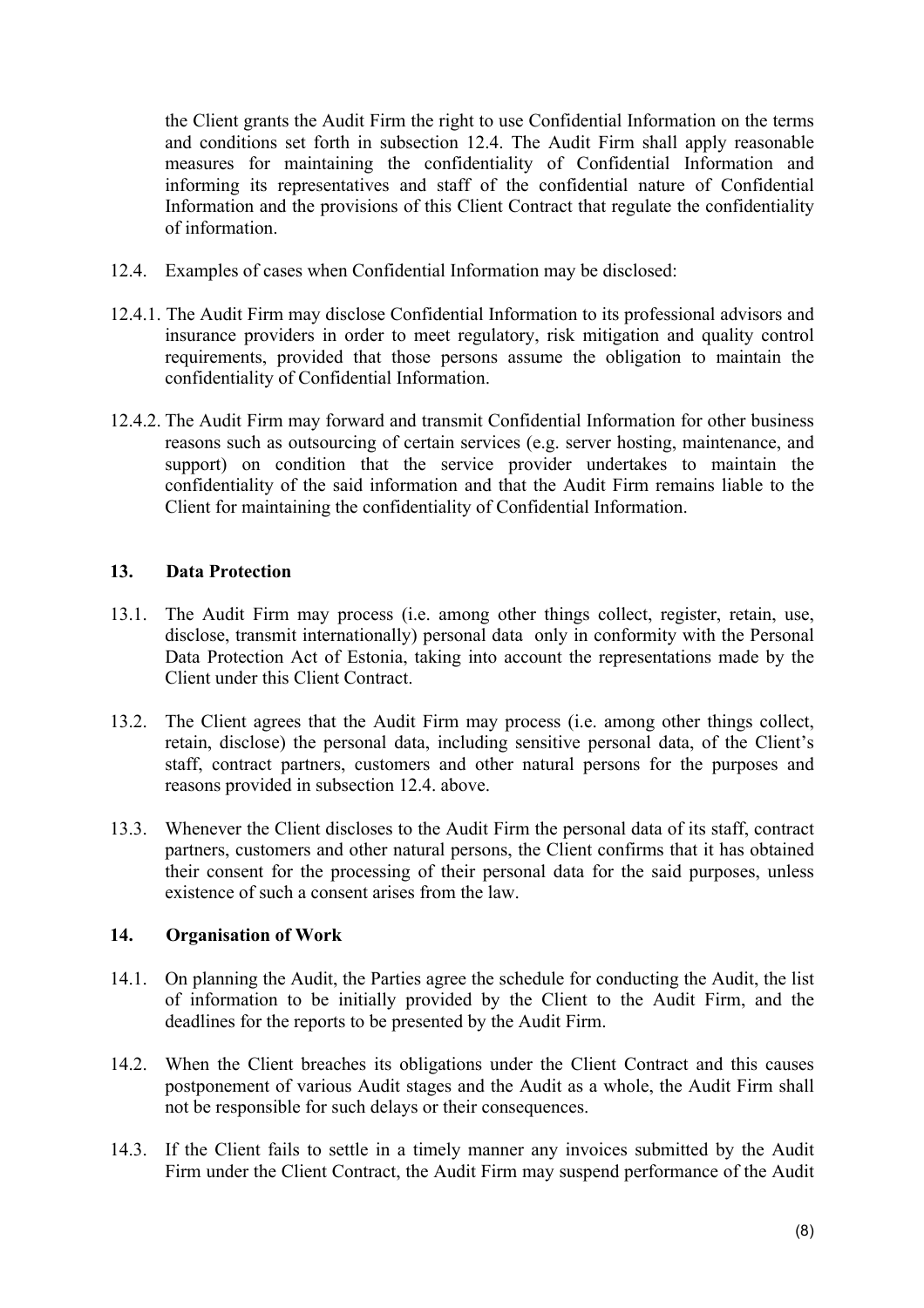until the overdue invoices have been settled, and the Audit Firm shall not be responsible for the postponement of the agreed deadlines and its consequences.

## **15. Liability of Audit Firm**

15.1. The Audit Firm shall be liable to the Client for any direct proprietary damage wrongfully caused by its professional activities. The limit for the liability is ten times the fee agreed in the Client Contract. The limit shall not apply when the damage results from gross negligence or intent.

## **16. Force Majeure**

16.1. The Parties shall not be liable for breach of the terms of this Client Contract if the breach was caused by circumstances beyond their control or which could not have been reasonably foreseen or prevented such as natural disasters (fire, flooding, earthquake, etc.), social conflicts (strike, civil war, etc.) or passing of new legislation which significantly complicate, restrict of prohibit the performance of this Client **Contract** 

#### **17. Effective Date and Term**

- 17.1. This Client Contract shall take effect upon its signature by the Parties and shall remain effective until the Parties have duly performed their obligations under the Client Contract. The Client Contract shall renew automatically for the audit of the financial statements of the period following the period covered by the Audit unless either Party notifies the other of a contrary intent at least one month before the financial reporting period following the period covered by the Audit ends.
- 17.2. When the Parties so agree, the Client Contract may be terminated at any time.
- 17.3. Extraordinary cancellation of the Client Contract may take place with good reasons only and the other Party must be given relevant written notice. Disagreements regarding accounting issues or activities of the Audit Firm do not qualify as good reasons for cancelling the Client Contract.
- 17.4. The Parties agree that good reasons for extraordinary cancellation of the Client Contract by the Audit Firm may include:
- 17.4.1. failure of the Client to settle an invoice submitted by the Audit Firm within more than 60 (sixty) days after the due date in a situation where the Audit Firm has warned the Client about extraordinary cancellation of the Client Contract but the Client has still failed to promptly settle the invoice;
- 17.4.2. declaration of the Client's bankruptcy.
- 17.5. On cancelling the Client Contract, the Audit Firm and the Client must promptly notify the Auditors Activities Oversight Board via Auditors Activities Register information system, giving the explanations for the cancellation of the Client Contract. Immediately after having notified the Auditors Activities Oversight Board, the Audit Firm shall present the Client a report of the Audit procedures carried out until